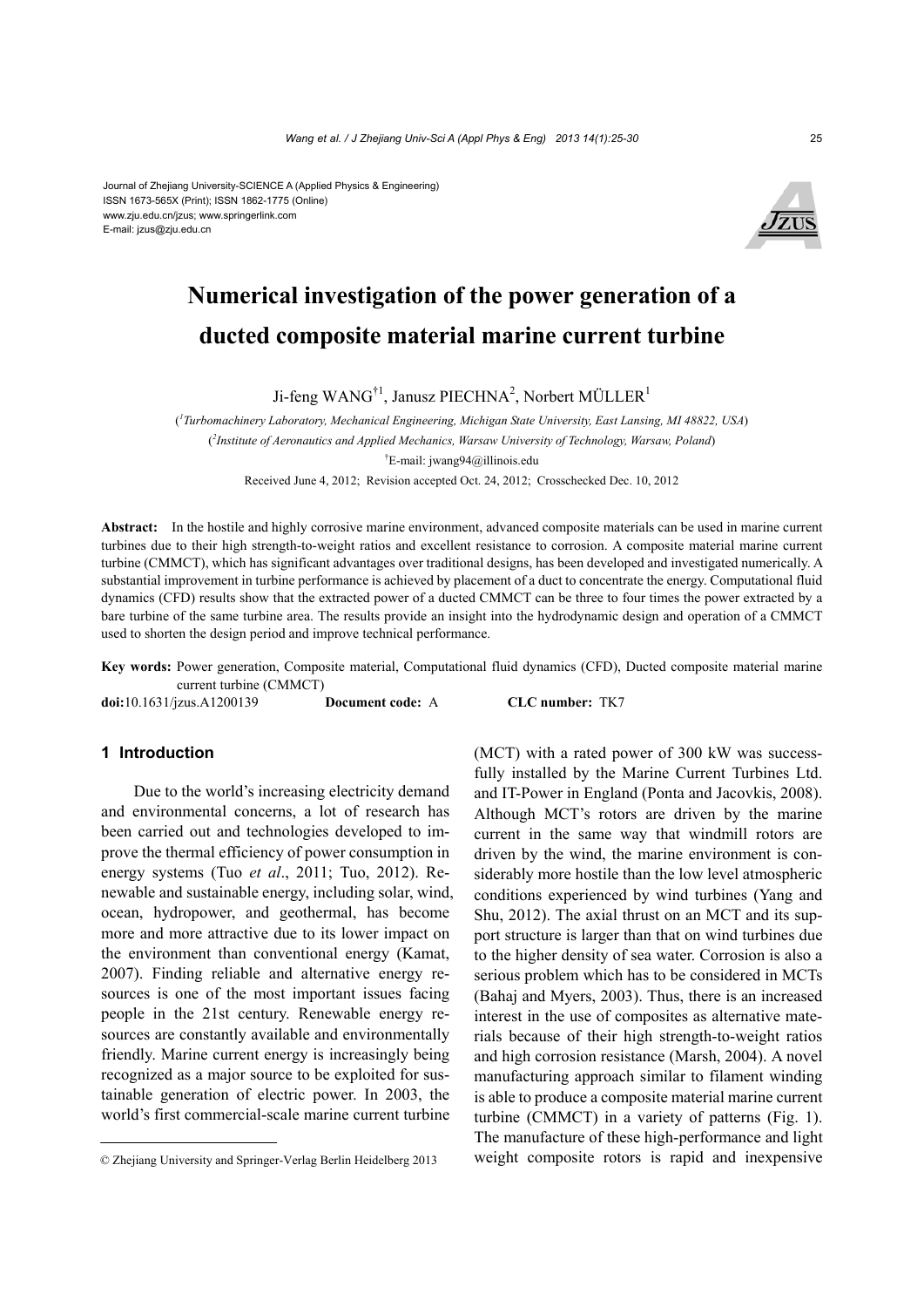(Wang and Müller, 2011; Wang *et al.*, 2011a; 2011b). The new rotors have significant advantages over conventional designs due to their high resistance to corrosive salt water, extremely light weight and high stability in construction (Wang and Müller, 2011). The use of a diffuser as an option to increase the extracted power has been studied numerically and experimentally. Results have shown that the extracted power is larger than that of wind or water turbines without a duct (Gilbert and Foreman, 1983; Lawn, 2003; Setoguchi *et al.*, 2004; Kirke, 2006; Ponta and Jacovkis, 2008; Gaden and Bibeau, 2010).



**Fig. 1 Prototype of a composite material rotor** 

In this study, a numerical approach was performed using computational fluid dynamics (CFD) in a free stream of water to examine the performance of a bare and a ducted CMMCT. Two main characteristics, static torque and extracted power, of these two types of turbines, were calculated and compared at different rotation speeds in a free stream with various hydrodynamic flow conditions.

# **2 Numerical method and computational modeling**

A bare and a ducted turbine were modeled and analyzed. They were placed in a square cross section of side 15 m, and length 30 m (Fig. 2). The diffuser outlet diameter defines the ratio of the diffuser outlet area to the turbine area, which was the primary variable of interest. Due to the limited space and manufacturing cost, it is important to know the relationship between the diffuser size and its performance benefits. Gaden and Bibeau (2010) found that increasing the area ratio gave increases in power initially but at higher ratios had only minimal benefits. This is expected intuitively due to separation and drag behavior. In this study, a ducted turbine with a diffuser diameter of 4.5 m and an angle of 20° was considered in the same computational domain as a bare turbine.

For the computational domain, unstructured 3D tetrahedral meshing was employed due to its flexibility when solving geometries (Fig. 3). To accurately simulate the flow in a turbine passage, further mesh refinement of the turbine was required (Fig. 4). We started the CFD procedure with a coarse meshing and gradually refined it until the variability in the results (such as the torque) was smaller than an acceptable error indicating that the results had converged. Finally, a coarser grid giving the same torque as the finer grid was accepted for further calculations. After checking



**Fig. 2 Modeling of a CMMCT** 



**Fig. 3 3D meshing of the computational domain** 



**Fig. 4 Meshing refinement of the computational domain in the diffuser (a) and turbine (b)**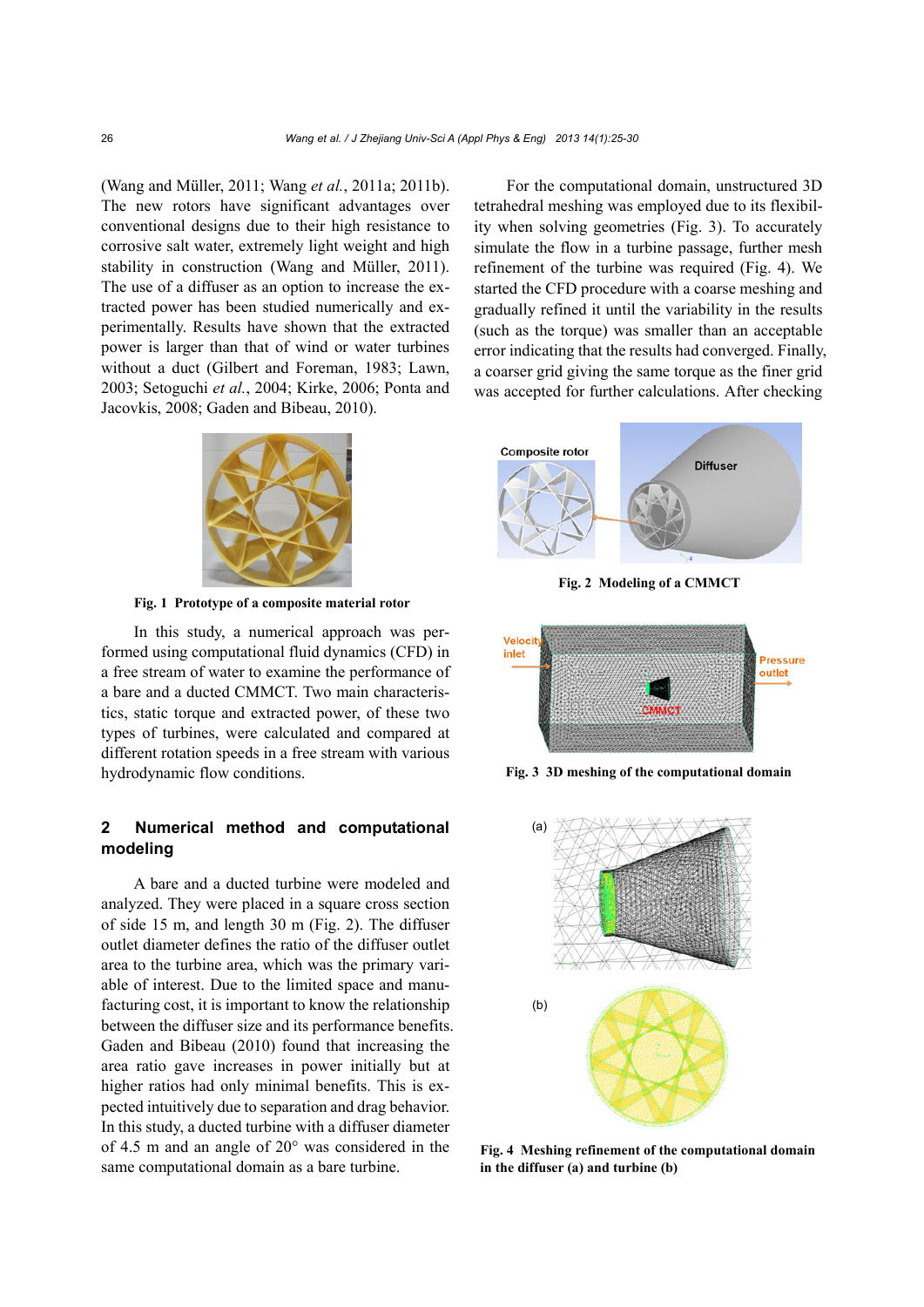the grid independence, a grid size was chosen with 2247226 elements.

CFD is based fundamentally on the governing equations of fluid dynamics. They represent mathematical statements of the conservation laws of physics, where the following physical laws are adopted (Wang *et al.*, 2012):

1. Mass is conserved for the incompressible fluid at steady state as

$$
\frac{\partial}{\partial x_i}(u_i) = 0,\tag{1}
$$

where  $u_i$  is the fluid velocity, and  $x_i$  is the location.

2. For the fluid analysis of the entire turbine at steady state, the incompressible Navier-Stokes equations were used in the following form:

$$
\frac{\partial}{\partial x_j}(\rho u_i u_j) = -\frac{\partial p}{\partial x_i} + \frac{\partial}{\partial x_j} \left[ u \left( \frac{\partial u_i}{\partial x_j} + \frac{\partial u_j}{\partial x_i} - \frac{2}{3} \delta_{ij} \right) \right] + \frac{\partial}{\partial x_j} \left[ u_t \left( \frac{\partial u_i}{\partial x_j} + \frac{\partial u_j}{\partial x_i} \right) - \frac{2}{3} \left( p k + u_t \frac{\partial u_t}{\partial x_i} \right) \delta_{ij} \right],
$$
\n(2)

where  $\rho$ ,  $p$  and  $u_i$  denote fluid density, mean static pressure and fluid velocity, respectively.

The standard *κ*-*ε* model was utilized for the turbulence model in the CFD calculation. The model is the oldest model and the one most checked model against experimental measurements (Wang and Müller, 2011). A wall function is required to treat the wall conditions correctly but the meshing might be coarser near the wall. Near wall meshing quality could be controlled by monitoring the y+ value. The rotation flow was modeled using the multiple reference frame (MRF) approach, where the fluid zone is divided into two separate regions: a stationary zone, which is related to the free stream, and another zone related to the moving zone, close to the rotating turbine (Bridgeman and Parsons, 2009). The governing equations were solved in the absolute frame and discretized by the finite volume technique provided by the ANSYS FLUENT software. The standard pressure correction technique semi-implicit method for pressure-linked equations (SIMPLE scheme) was used for solution, and the second order upwind scheme was utilized in FLUENT (Shaaban and Abdel Hafiz, 2012). For setting the boundary conditions, the computational domain inlet was applied at uniform velocity, while at the outlet a constant pressure condition was utilized. The symmetry boundary condition was used for the side walls of the computational domain due to the minimally disruptive nature of the flow. No slip wall conditions were considered for the turbine blades. For the CFD calculation, the main input variables were inlet velocity, turbulence level and dimensional scale of turbulence. The output was the momentum (torque) applied to the rotor, being the result of integration of the pressure distribution on the surfaces of the rotor. In this study, the mass flow rate and momentum change for a convergence tolerance of 10<sup>−</sup><sup>4</sup> were monitored, as with these criteria the calculated results did not change significantly compared to those from a higher convergence level of  $10^{-5}$ .

## **3 Results and discussion**

The extracted power can be represented by the product of the water flow through the turbine and the pressure drop across the turbine (Hansen *et al.*, 2000). Figs. 5 and 6 show the static gage pressure (Pa) distribution on a bare CMMCT and on a ducted CMMCT in the same flow and rotation speed conditions. The pressure drop in the ducted CMMCT is larger than that in the bare CMMCT, which means that the extracted power is larger given the same hydrodynamic conditions.

Cavitation occurs when the absolute value of the local pressure coefficient on the blades, *C*p, is greater



**Fig. 5 Static pressure distribution on a bare CMMCT (unit: Pa)**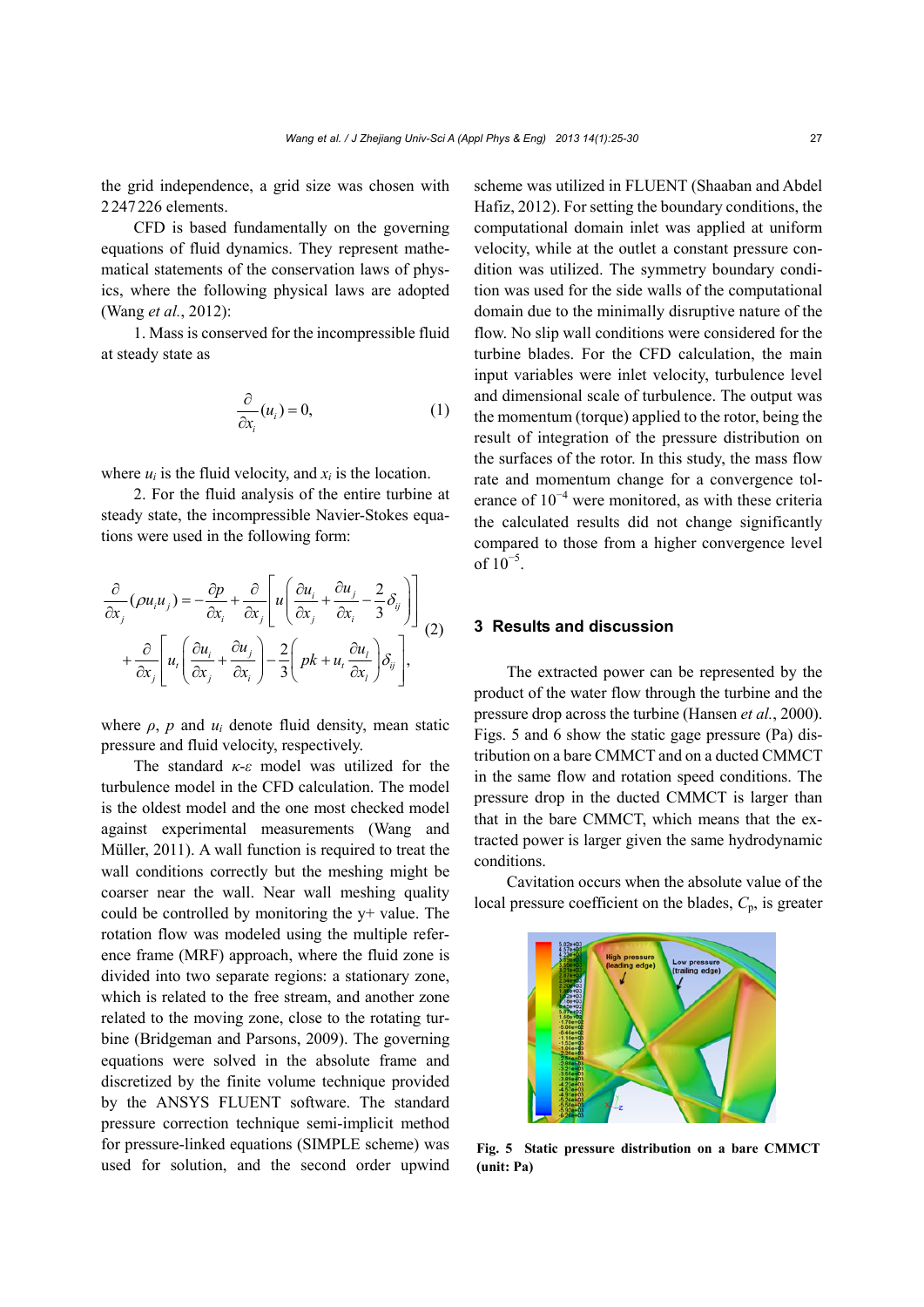

**Fig. 6 Static pressure distribution on a ducted CMMCT in the same flow (a) and rotation speed (b) conditions (unit: Pa)** 

than the cavitation number,  $\sigma_{v}$ . Locally near the leading edge of the blades, the pressure on the suction side is reduced and in some conditions can reach the water evaporation pressure (at analyzed temperature), leading to formation of a cavitation bubble. Typically a cavitation bubble appears in the low pressure area just behind the leading edge on the suction side of the blades. However, due to rather high hydrostatic pressure near the devices under the water surface and the low load on the blades, the existence of cavitation in the analyzed case is not expected. For this designed geometry of CMMCT, the absolute value of the pressure coefficient  $C_p$  is below 2. Assuming a minimal water depth of 10 m and a water flow speed of 6.17 m/s, the cavitation number  $\sigma_{v}$  is estimated to be no lower than 4.6. Operation at such a high cavitation number prevents the development of sheet cavitation and dangerous effects of cloud and bubble cavitation. Also, the external shroud protects against the generation of vortex cavitation characteristics at the free blade's tips (Wang and Müller, 2011). Fig. 7 shows a schematic of streamline through a turbine in open flow and through a ducted turbine. Correspondingly, a path line diagram of the inlet of a ducted CMMCT placed in a free flow speed of 3 m/s is presented in

Fig. 8, where the streamline boundary is observed. From the streamline boundaries, we note that with the same pressure at the ducted turbine and at the bare turbine outlets, path lines are concentrated in the ducted turbine plane, which on the basis of the Bernoulli equation, indicates lower pressure and higher entry flow velocity (mass flow).



**Fig. 7 Streamline through a turbine in open flow and with a diffuser-augmented turbine** 



**Fig. 8 Path line diagram of a ducted turbine with a free flow speed of 3 m/s. The color contour indicates the flow velocity in m/s** 

The simulation results for extracted torque and power for a CMMCT and a ducted CMMCT in various hydrodynamic flow conditions, at water flow speeds of 3 m/s, 4 m/s, 5 m/s and 6.17 m/s were simulated according to the available capability of the experimental system used for testing. Fig. 9 shows the variation in the extracted torque of a bare turbine in a free stream of water with various hydrodynamic flow conditions (water flow and turbine rotational speeds). The extracted torque decreases with increasing rotation speed and with decreasing flow speed. Similarly, Fig. 10 plots the extracted torque of a ducted CMMCT, where the maximum extracted torque is three times larger than that from the bare CMMCT.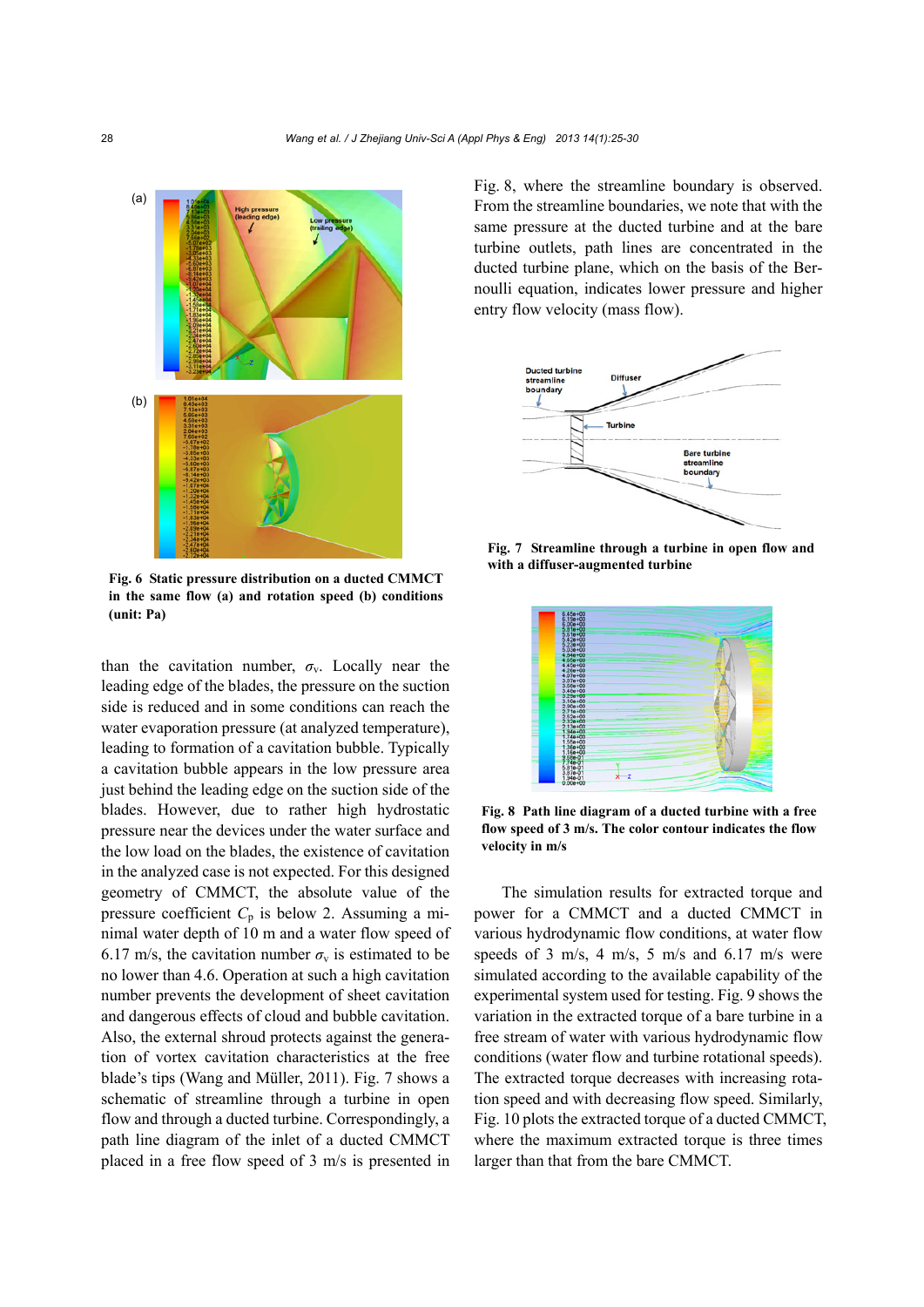From Euler's equation, the turbine's extracted power is given by the multiplication of the extracted torque and the rotation speed (Dixon, 1998). Fig. 11 shows variation in the extracted power of a bare CMMCT in a free stream of water with various hydrodynamic flow conditions. The extracted power first increases with increasing turbine rotation speed, but after reaching the maximum power, it decreases with further increasing speed. Thus, to extract maximum power, a CMMCT should be operating at a suitable rotation speed. For a specific rotation condition, the power is dependent on the water flow speed, and increases with the water flow speed. Fig. 12 plots the variation in the extracted power of a ducted CMMCT in a free stream of water with various hydrodynamic flow conditions. At different flow speeds, the maximum extracted power of a ducted CMMCT is about three to four times larger than that of a bare CMMCT.



**Fig. 9 Extracted torque of a bare turbine showing variation with inlet flow and rotating speed** 



**Fig. 11 Extracted power of a bare turbine showing variation with inlet flow and rotating speed** 

# **4 Conclusions**

A CMMCT, which has significant advantages over traditional designs, has been developed and investigated numerically. A substantial improvement in turbine performance is achieved by the placement of a duct to concentrate the energy in the water. A suitably shaped diffuser can draw in flow from a larger area and increase the available pressure drop across the turbine. The maximum extracted power of the ducted CMMCT is three to four times greater than the power extracted by a bare CMMCT of the same turbine area. The analysis results provide an insight into the hydrodynamic design and operation of a ducted CMMCT used to shorten the design period and improve technical performance. Future research will be directed towards optimizing the turbine's performance in extracting ocean power by changing the number of blades and the size and angle of the diffuser.



**Fig. 10 Extracted torque of a ducted turbine showing variation with inlet flow and rotating speed** 



**Fig. 12 Extracted power of a ducted turbine showing variation with inlet flow and rotating speed**